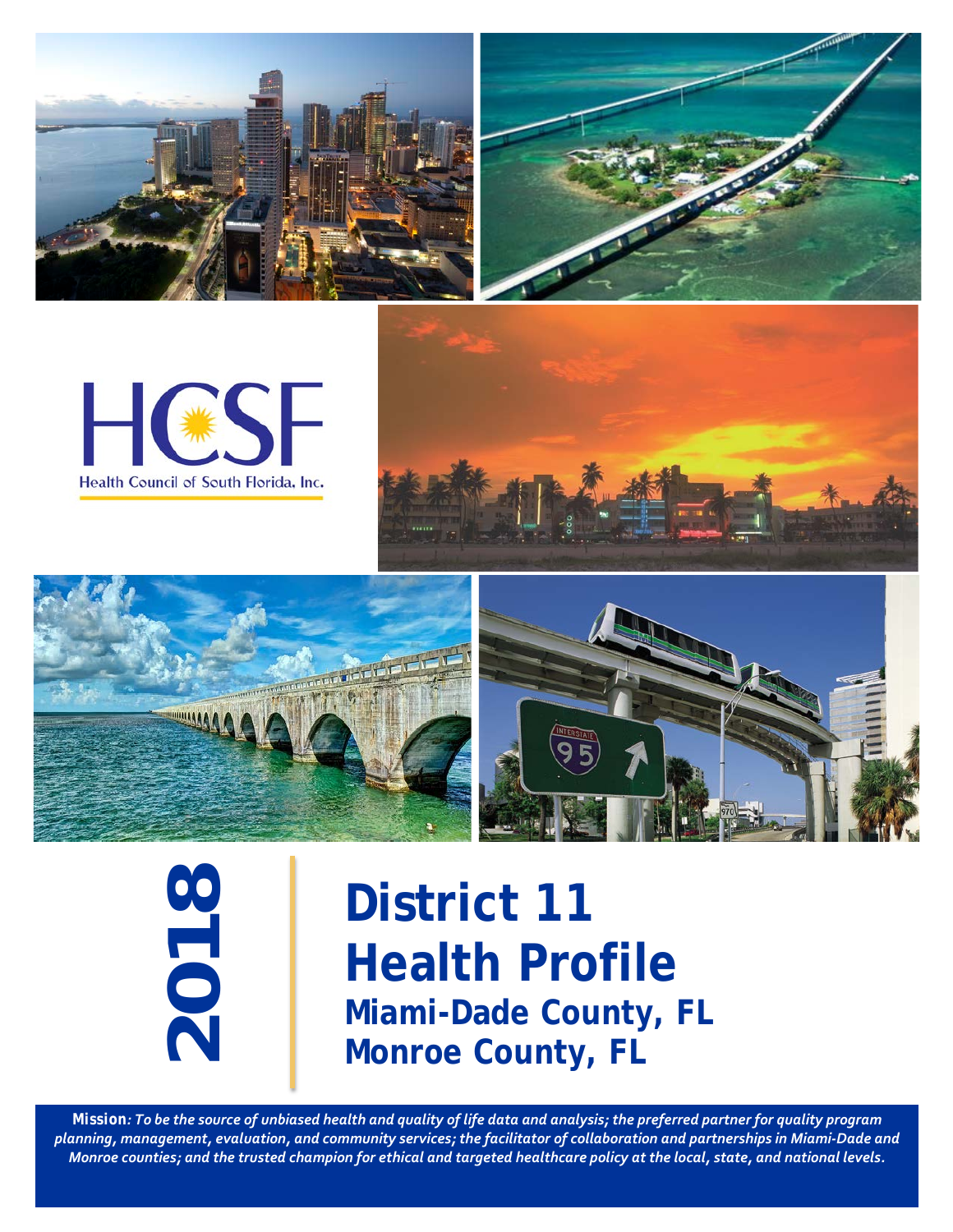# **Disclaimer**

All data elements included in this report derive from the most recent data available for publication. The inclusion of information prior to 2018 is the result of data being released and published according to different reporting cycles, which usually precedes the current reporting year of this report (2018); such as the quarterly hospital utilization reports published by the Agency for Health Care Administration (fourth quarter 2018 hospital utilization report will be available for publication after May 2019).

Five data components have been highlighted in this report as it pertains to Miami-Dade and Monroe residents, in comparison to residents in the State of Florida. Please note that the full report is available for purchase upon request, and include the following additional six (6) components:

**Communicable Diseases Hospital Inventory and Utilization**

**Adult Behavioral Risk Factors Emergency Department Utilization Lack of Health Insurance Coverage Nursing Home Inventory and Utilization**

In addition to the information depicted in this report, zip code and GIS mapping analysis for Miami-Dade and Monroe counties could also be conducted for: communicable diseases, demographics, Emergency Department utilization, hospital utilization, household income, leading causes of death, and maternal and infant health indicators.

**For questions regarding this report, or for more information associated with the additional analysis; or to purchase the full report, please contact:**

> **Health Council of South Florida | 7875 NW 12 Street | Suite 118 | Doral, FL 33126 | Phone: (305) 592-1452 | Fax: (305) 592-0589 | healthcouncil@healthcouncil.org**

*The HCSF offers a variety of contracted services that can be used to enhance your projects and programs. Our experienced and knowledgeable staff have a solid understanding of the complex issues facing our community. Services Include*:

#### **Objective & Reliable Community Health Data**

- *County Health Profiles (Miami-Dade & Monroe)*
- *Qualitative & Quantitative Health Data Gathering & Analysis*
- *Customized Health Data Reports*
- *Healthcare Utilization Subscription Reports*
- *Community Health Needs Assessment (CHNA)*
- *Hospital Needs Assessment (990 Requirement)*
- *Community Health Report Card*
- *Customized neighborhood level HEAT maps*
- *GIS Asset Mapping*

#### **Strategic & Community Based Planning**

- *Development of Holistic action and Strategic Plans*
- *Health in all policies*
- *Identification and implementation of Evidence-Based Practices*

#### **Effective Evaluation**

- *Community Surveys*
- *Focus Group Facilitation*
- *Program/Project Evaluation*
- *Community Health Improvement Plans*
- *Health Impact Assessments*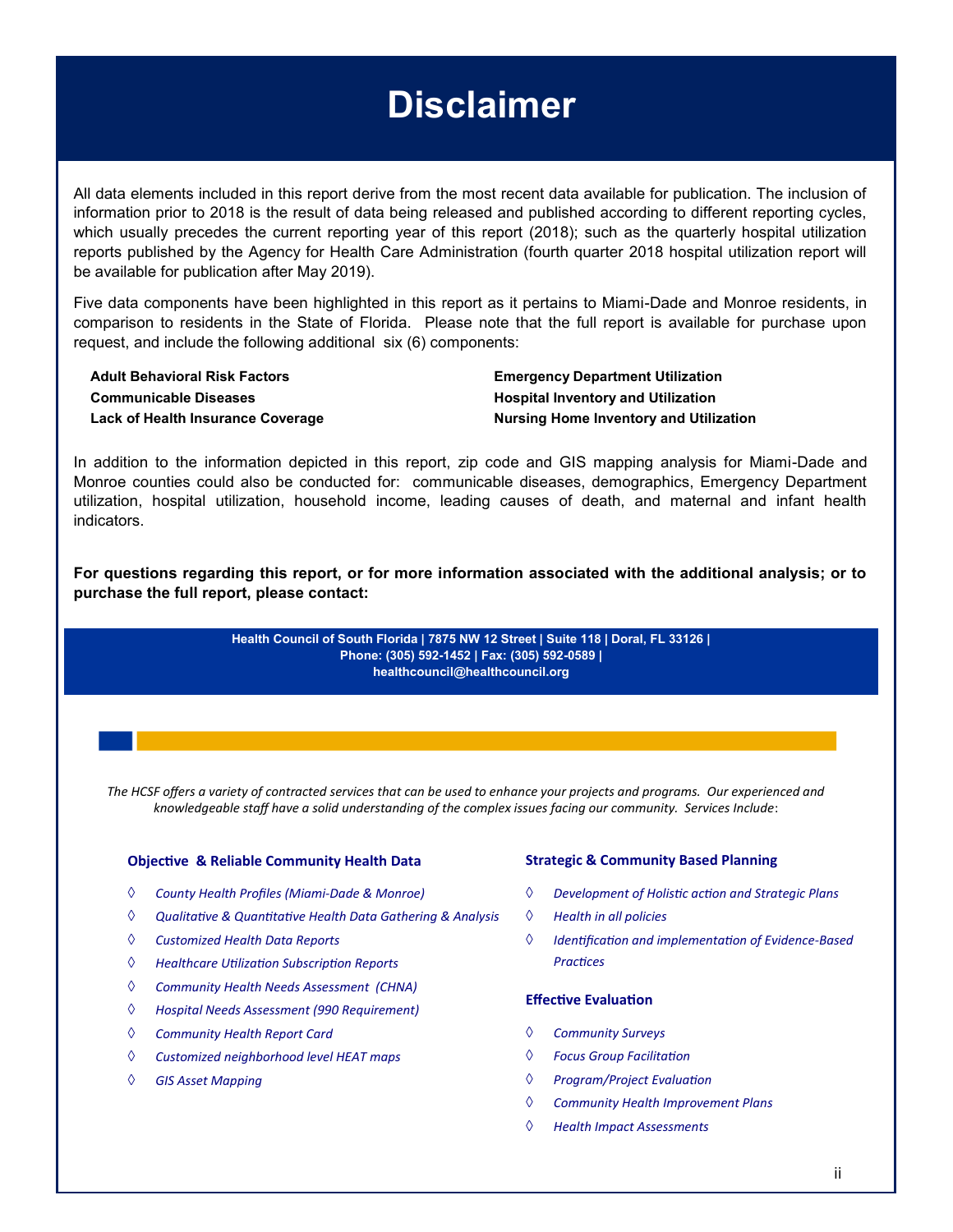1. Who resides in Miami-Dade and Monroe counties?<sup>1</sup>

| 2019                                  | <b>Total</b>                     | <b>Miami-Dade</b> |        | <b>Monroe</b> |        | <b>Florida</b> |        |
|---------------------------------------|----------------------------------|-------------------|--------|---------------|--------|----------------|--------|
| <b>Population</b><br><b>Estimates</b> | <b>Population</b>                | 2,821,143         | 100.0% | 78,281        | 100.0% | 21,486,238     | 100.0% |
|                                       | < 5                              | 159,498           | 5.7%   | 3,495         | 4.5%   | 1,161,154      | 5.4%   |
|                                       | $5-9$                            | 160,005           | 5.7%   | 3,417         | 4.4%   | 1,178,388      | 5.5%   |
|                                       | $10 - 14$                        | 156,271           | 5.5%   | 3,152         | 4.0%   | 1,195,145      | 5.6%   |
|                                       | $15 - 17$                        | 97,546            | 3.5%   | 1,900         | 2.4%   | 748,734        | 3.5%   |
|                                       | 18-20                            | 98,094            | 3.5%   | 1,986         | 2.5%   | 765,121        | 3.6%   |
|                                       | $21 - 24$                        | 135,271           | 4.8%   | 3,110         | 4.0%   | 1,034,728      | 4.8%   |
| Age                                   | 25-34                            | 391,183           | 13.9%  | 9,687         | 12.4%  | 2,721,528      | 12.7%  |
|                                       | 35-44                            | 387,052           | 13.7%  | 9,520         | 12.2%  | 2,578,666      | 12.0%  |
|                                       | 45-54                            | 407,030           | 14.4%  | 10,813        | 13.8%  | 2,735,408      | 12.7%  |
|                                       | 55-64                            | 358,482           | 12.7%  | 13,164        | 16.8%  | 2,876,387      | 13.4%  |
|                                       | 65-74                            | 257,157           | 9.1%   | 11,428        | 14.6%  | 2,554,067      | 11.9%  |
|                                       | 75-84                            | 146,056           | 5.2%   | 4,837         | 6.2%   | 1,349,181      | 6.3%   |
|                                       | $85+$                            | 67,498            | 2.4%   | 1,772         | 2.3%   | 587,731        | 2.7%   |
| Gender                                | Male                             | 1,369,360         | 48.5%  | 41,230        | 52.7%  | 10,495,714     | 48.8%  |
|                                       | Female                           | 1,451,783         | 51.5%  | 37,051        | 47.3%  | 10,990,524     | 51.2%  |
|                                       | White                            | 2,107,974         | 74.7%  | 68,399        | 87.4%  | 15,667,909     | 72.9%  |
| Race & Ethnicity                      | <b>Black/African</b><br>American | 497,542           | 17.6%  | 5,449         | 7.0%   | 3,533,397      | 16.4%  |
|                                       | Hispanic                         | 1,939,734         | 68.8%  | 18,857        | 24.1%  | 5,566,769      | 25.9%  |
|                                       | Non-Hispanic                     | 881,409           | 31.2%  | 59,424        | 75.9%  | 15,919,469     | 74.1%  |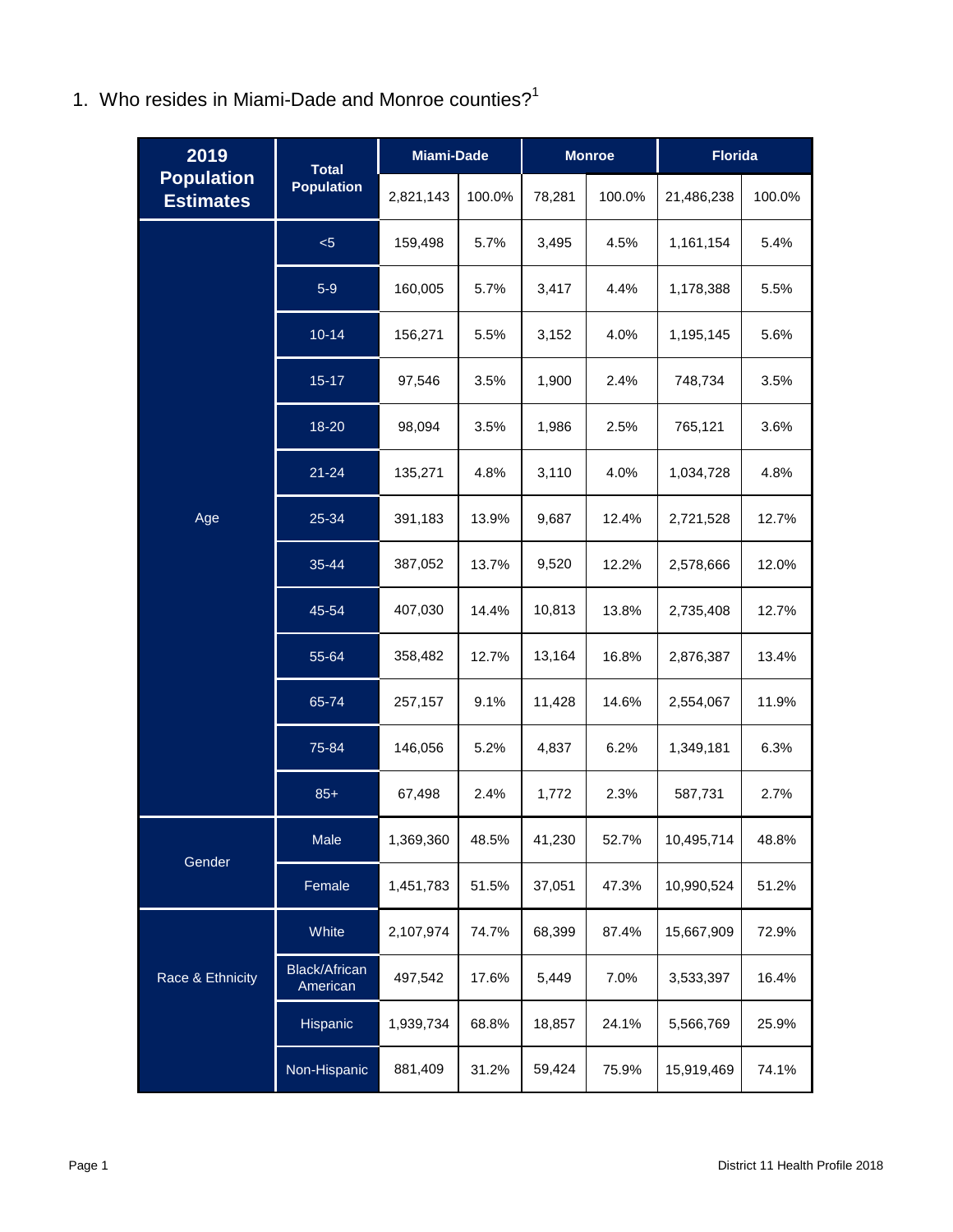## 2. What is our economic profile?

| 2019                                  |                        | <b>Miami-Dade</b><br><b>County</b> |        | <b>Monroe</b><br><b>County</b> |        | <b>Florida</b>          |        |
|---------------------------------------|------------------------|------------------------------------|--------|--------------------------------|--------|-------------------------|--------|
| Average Household Income <sup>1</sup> |                        | \$78,288                           |        | \$99,559                       |        | \$79,343                |        |
|                                       |                        | Number of<br>Households            | %      | Number of<br>Households        | %      | Number of<br>Households | %      |
| <b>Total</b>                          |                        | 983,271                            | 100.0% | 35,500                         | 100.0% | 8,464,598               | 100.0% |
|                                       | Less than \$15,000     | 144,347                            | 14.7%  | 3,286                          | 9.3%   | 937,788                 | 11.1%  |
|                                       | \$15,000 to \$24,999   | 111,837                            | 11.4%  | 2,504                          | 7.1%   | 859,840                 | 10.2%  |
|                                       | \$25,000 to \$34.999   | 102,649                            | 10.4%  | 2,912                          | 8.2%   | 874,074                 | 10.3%  |
| Household<br>Income                   | \$35,000 to \$49,999   | 131,352                            | 13.4%  | 4,388                          | 12.4%  | 1,217,659               | 14.4%  |
|                                       | \$50,000 to \$74,999   | 156,955                            | 16.0%  | 5,278                          | 14.9%  | 1,523,154               | 18.0%  |
|                                       | \$75,000 to \$99,999   | 104,871                            | 10.7%  | 4,921                          | 13.9%  | 1,000,398               | 11.8%  |
|                                       | \$100,000 to \$124,999 | 73,535                             | 7.5%   | 3,745                          | 10.5%  | 682,445                 | 8.1%   |
|                                       | \$125,000 to \$149,999 | 46,355                             | 4.7%   | 2,551                          | 7.2%   | 435,408                 | 5.1%   |
|                                       | \$150,000 to \$199,999 | 44,828                             | 4.6%   | 2,464                          | 6.9%   | 415,705                 | 4.9%   |
|                                       | \$200,000 to \$499,999 | 50,598                             | 5.1%   | 2,655                          | 7.5%   | 412,400                 | 4.9%   |
|                                       | \$500,000 or more      | 15,944                             | 1.6%   | 796                            | 2.2%   | 105,727                 | 1.2%   |
| Median Household Income <sup>1</sup>  |                        | \$50,231                           |        | \$72,073                       |        | \$55,529                |        |

|                                                                                                           | Year/<br><b>Month</b>               | Miami-<br><b>Dade</b><br><b>County</b> | <b>Monroe</b><br><b>County</b> | <b>Florida</b> |
|-----------------------------------------------------------------------------------------------------------|-------------------------------------|----------------------------------------|--------------------------------|----------------|
| Percent of Businesses $< 100$ Employees <sup>2</sup>                                                      | 2016                                | 98.2%                                  | 99.1%                          | 98.0%          |
| Unemployment Rate (Annual Average) <sup>3,4</sup>                                                         | 2017                                | 4.6%                                   | 3.3%                           | 4.2%           |
| Unemployment Rate (Not Seasonally Adjusted) <sup>5</sup>                                                  | November 2017-<br>December 2018     | 4.2%                                   | 3.9%                           | 3.6%           |
| Percentage of PreK-12 Students Eligible for Free/Reduced<br>Lunch <sup>6</sup>                            | 2018-2019                           | 68.9%                                  | 57.0%                          | 62.7%          |
| Percentage of High School Diplomas or Higher<br>(Population 25 Years or Over) <sup>1</sup>                | 2019<br><b>Population Estimates</b> | 81.0%                                  | 90.4%                          | 87.4%          |
| Percent with College Diplomas<br>(Bachelor's Degree or Higher, Population 25 Years or Over) <sup>1</sup>  | 2019<br><b>Population Estimates</b> | 27.6%                                  | 33.1%                          | 28.4%          |
| Percent of Persons Below Poverty Level <sup>7</sup><br>(Population for whom poverty status is determined) | 2017<br>One-Year Estimate           | 16.6%                                  | 11.9%                          | 14.0%          |
| <b>Median Monthly Medicaid Enrollment</b><br>(Rate per 100,000 Total Population) <sup>8</sup>             | 2017                                | 26,542.8*                              | 11,927.6*                      | 19,607.4       |

\*Statistically significantly different from the statewide rate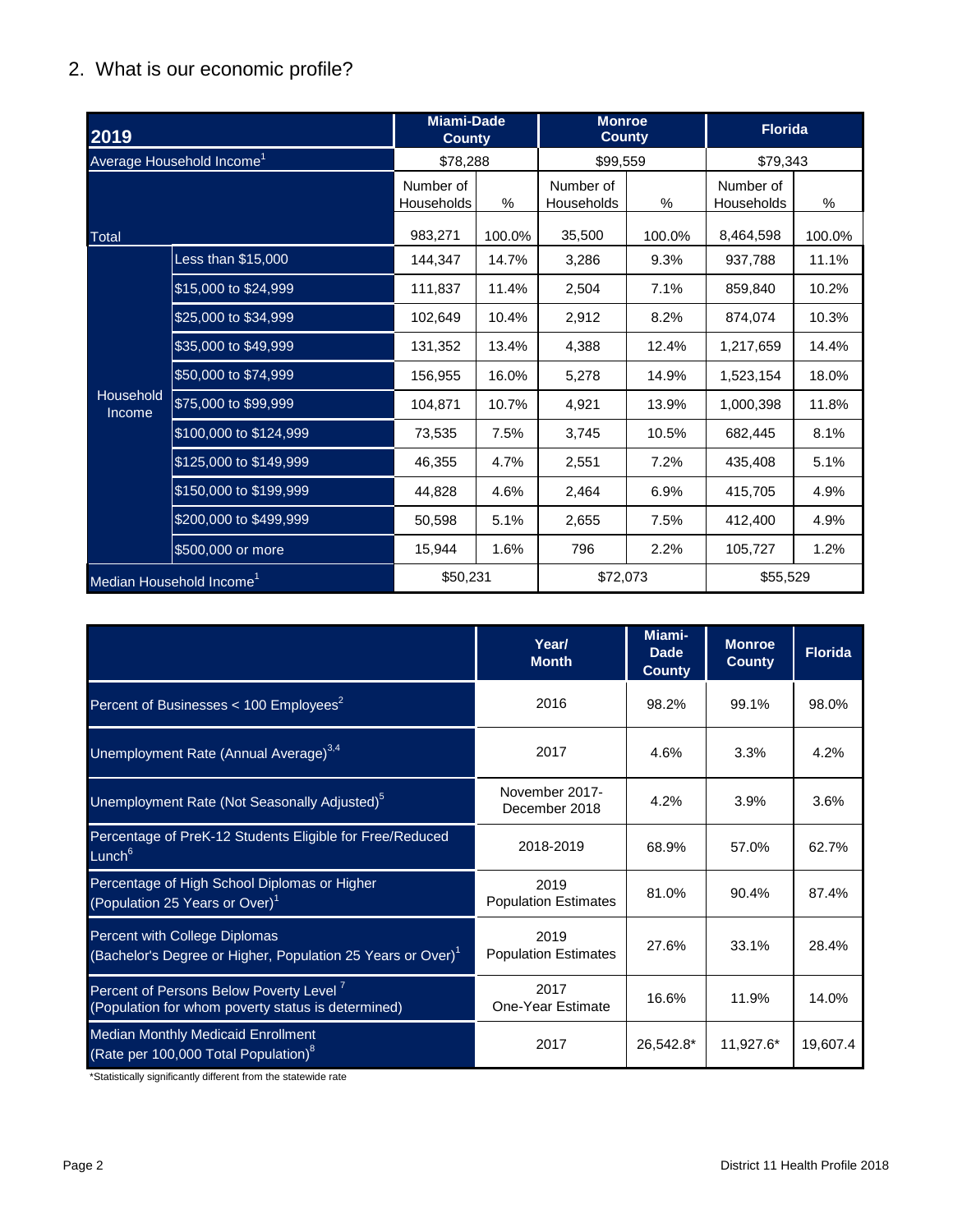3. How does our population rate on maternal and infant health indicators?<sup>9,10, 11</sup>

| 2017                                                                      | <b>Miami-Dade</b><br><b>County</b> | <b>Monroe</b><br><b>County</b> | <b>Florida</b> |
|---------------------------------------------------------------------------|------------------------------------|--------------------------------|----------------|
| Total Resident Live Births <sup>9</sup>                                   | 31,797                             | 731                            | 223,579        |
| Total Resident Live Birth Rate (per 1,000 Population)                     | $11.5*$                            | $9.5*$                         | 11.3           |
| Total Teen Births (Age 15-19)                                             | 1,103                              | 20                             | 10,709         |
| <b>Percent of Total Births</b>                                            | 3.5%                               | 2.7%                           | 4.8%           |
| Rate per 1,000 Females Ages 15-19                                         | $14.3*$                            | 14.3                           | 18.5           |
| Total Repeat Births to Teens Age 15-19                                    | 157                                | 1                              | 1,626          |
| Percent of Teen Births                                                    | 14.2%                              | 5.0%                           | 15.2%          |
| Low Birth Weight Infants (< 2500 Grams)                                   | 2,657                              | 46                             | 19,699         |
| Low Birth Weight Rate                                                     | 8.4%*                              | $6.3\%$ *                      | 8.8%           |
| Percent of Births to Mothers with 1 <sup>st</sup> Trimester Prenatal Care | 86.1%*                             | 82.7%*                         | 77.3%          |
| Percent of Births to Monthers with Late or No Prenatal Care **            | $4.1\%$ *                          | $2.3\%$ *                      | 6.9%           |
| Infant Deaths <sup>10***</sup>                                            | 162                                | 4                              | 1,355          |
| Infant Death Rate (per 1,000 Live Births)                                 | $5.1*$                             | 5.5                            | 6.1            |
| Percent of Kindergarteners Immunized (2018) <sup>11</sup>                 | 92.8%*                             | 92.1%                          | 93.7%          |

\*County rate is statistically significantly different from the statewide rate

\*\*Late Prenatal Care refers to prenatal care commencing during the 3<sup>rd</sup> Trimester

\*\*\*Infant mortality (0-364 days from birth)

Please note that data published by the Florida Department of Health, Bureau of Vital Statistics, is based on population estimates; as such, data is frequently reviewed for accuracy and it could be<br>modified on an annual bas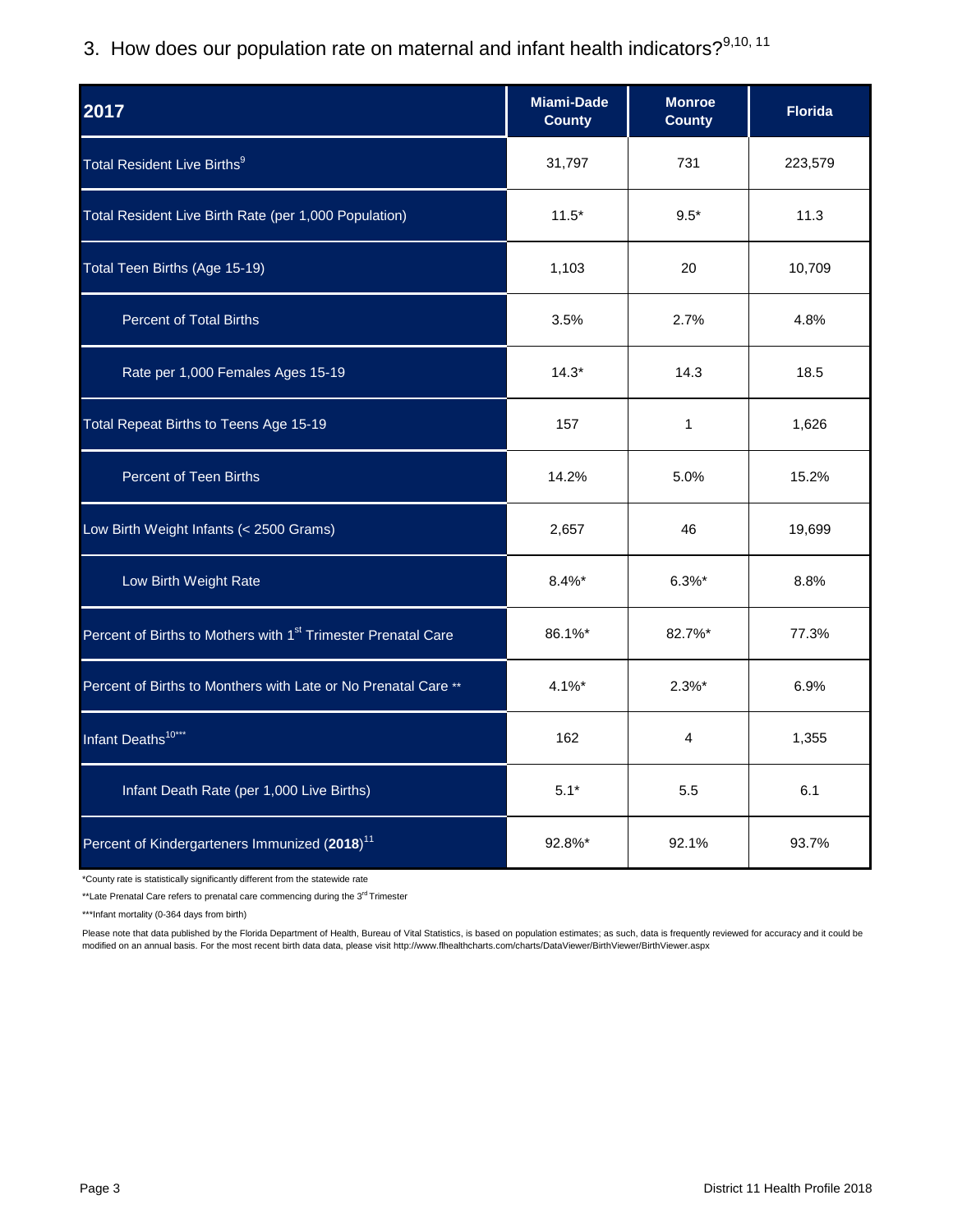4. What are the leading causes of death in Miami-Dade and Monroe counties? $12$ 

| 2017                                                  |               | <b>Miami-Dade County</b>                        |                                                       | <b>Monroe County</b> |                                                 |                                                              |               | <b>Florida</b>                                  |
|-------------------------------------------------------|---------------|-------------------------------------------------|-------------------------------------------------------|----------------------|-------------------------------------------------|--------------------------------------------------------------|---------------|-------------------------------------------------|
| <b>Leading Causes</b><br>of Death                     | <b>Number</b> | Age<br><b>Adjusted</b><br><b>Death</b><br>Rate* | <b>Leading Causes</b><br>of Death                     | <b>Number</b>        | Age<br><b>Adjusted</b><br><b>Death</b><br>Rate* | <b>Leading Causes</b><br>of Death                            | <b>Number</b> | Age<br><b>Adjusted</b><br><b>Death</b><br>Rate* |
| <b>Heart</b><br><b>Diseases</b>                       | 5.399         | 148.4                                           | $He$ art<br><b>Diseases</b>                           | 175                  | 147.5                                           | <b>Heart</b><br><b>Diseases</b>                              | 46,159        | 148.5                                           |
| Malignat<br>Neoplasm<br>(Cancer)                      | 4,436         | 128.2                                           | Malignat<br>Neoplasm<br>(Cancer)                      | 175                  | 147.5                                           | Malignat<br>Neoplasm<br>(Cancer)                             | 44,862        | 149.4                                           |
| Cerebrovascular<br><b>Diseases</b>                    | 1.587         | 43.1                                            | Unintentional<br><b>Injuries</b>                      | 45                   | 50.6                                            | Unintentional<br><b>Injuries</b>                             | 12.812        | 56.0                                            |
| Chronic Lower<br><b>Respiratory</b><br><b>Disease</b> | 1.074         | 29.6                                            | Cerebrovascular<br><b>Diseases</b>                    | 29                   | 24.8                                            | <b>Chronic Lower</b><br><b>Respiratory</b><br><b>Disease</b> | 12.590        | 40.0                                            |
| Unintentional<br><b>Injury</b>                        | 917           | 30.6                                            | <b>Chronic Lower</b><br>Respiratory<br><b>Disease</b> | 29                   | 26.4                                            | Cerebrovascular<br><b>Diseases</b>                           | 12,557        | 39.6                                            |
| All Causes,<br><b>Total Deaths</b>                    | 20,575        | 586.0                                           | All Causes.<br><b>Total Deaths</b>                    | 753                  | 669.4                                           | All Causes,<br><b>Total Deaths</b>                           | 203,353       | 688.3                                           |

\*Rate per 100,000

Please note that data published by the Florida Department of Health, Bureau of Vital Statistics, is based on population estimates; as such, data is frequently reviewed for accuracy<br>and it could be modified on an annual bas

# 5a. How often is our resident population admitted to hospitals?<sup>13, 14, 15</sup>

| <b>Selected Categories</b>                                                                         | <b>Miami-Dade</b><br><b>County</b> | <b>Monroe</b><br><b>County</b> | <b>Florida</b> |
|----------------------------------------------------------------------------------------------------|------------------------------------|--------------------------------|----------------|
| Total Resident Discharges <sup>13</sup><br>(January-December 2017)                                 | 337,698                            | 8,458                          | 2,721,964**    |
| Rate per 100,000 Population <sup>14</sup><br>(Based on 2017 Five-Year Estimates)                   | 12,495.3                           | 11,020.9                       | 13,422.9       |
| Total Licensed Beds <sup>15</sup><br>(All Unit Types excluding Skilled Nursing)*<br>(January 2019) | 9,191                              | 181                            | 63,692         |
| Total Licensed Acute Care Beds <sup>15</sup><br>(April-June 2018)                                  | 7,445                              | 157                            | 52,200         |
| Acute Care Beds Occupancy Rate <sup>15</sup><br>(July 2017-June 2018)                              | 52.10%                             | 19.90%                         | 57.77%         |

\*There are 37 Skilled Nursing Beds in District 11 (22 in Miami-Dade County and 15 in Monroe County) which have been excluded from the analysis<br>\*\*Figure represents Florida residents admitted to any hospital located in the S out-of-state, and those of unknown cities and zip codes . The table below highlights these four (4) patient groups and their respective discharges between January 1, 2017 through December 31, 2017 which were excluded from the analysis.

| 2017                         | <b>Florida Discharges</b><br><b>Excluded</b> |
|------------------------------|----------------------------------------------|
| Out-of-State                 | 87,537                                       |
| <b>Homeless</b>              | 20,316                                       |
| <b>Foreign Residence</b>     | 9,973                                        |
| Unknown Cities and Zip Codes | 7,195                                        |
| <b>Total Excluded</b>        | 125,021                                      |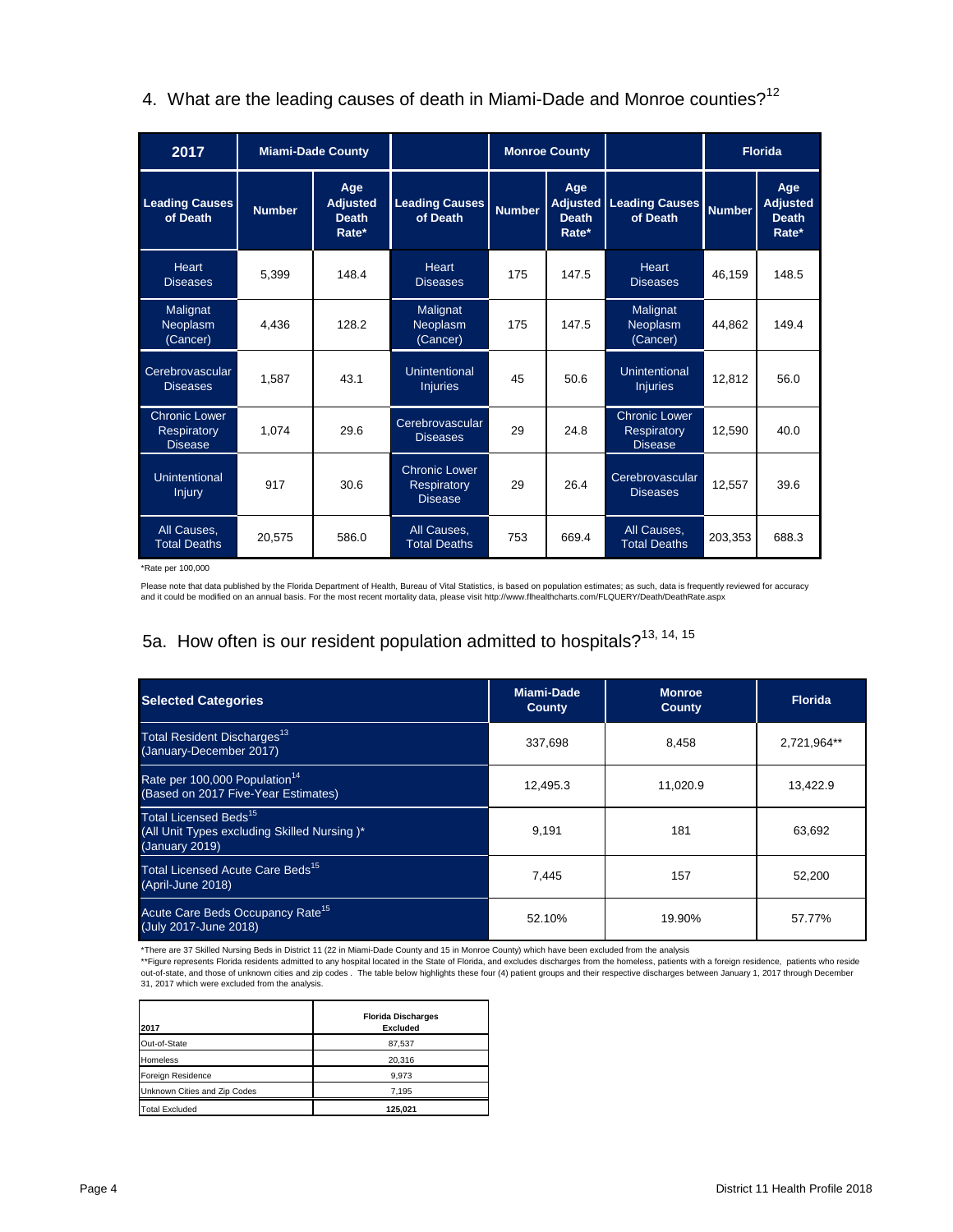## 5b. How often is our resident population admitted to hospitals? (Continued) $^{13}$

| Miami-Dade County (January-December 2017)                         | <b>Number of</b><br>Discharges**** | <b>Percent</b> |
|-------------------------------------------------------------------|------------------------------------|----------------|
| <b>Total Resident Discharges</b>                                  | 337,698                            | 100.0%         |
| Miami-Dade County Hospitals*                                      | 307,383                            | 91.0%          |
| <b>Resident Discharges by Hospital (Top 15)</b>                   |                                    |                |
| Jackson Memorial Hospital                                         | 37,858                             | 11.2%          |
| <b>Baptist Hospital Of Miami</b>                                  | 31,344                             | 9.3%           |
| <b>Mount Sinia Medical Center</b>                                 | 21,400                             | 6.3%           |
| Kendall Regional Medical center                                   | 22,656                             | 6.7%           |
| <b>Aventura Hospital and Medical Center</b>                       | 14,756                             | 4.4%           |
| University of Miami Hospital & Clinics-Uhealth<br><b>Tower</b>    | 15,342                             | 4.5%           |
| Mercy Hospital, a Campus of Plantation General<br><b>Hospital</b> | 15,119                             | 4.5%           |
| <b>Palmetto General Hospital</b>                                  | 17,868                             | 5.3%           |
| <b>Jackson South Medical Center</b>                               | 12,844                             | 3.8%           |
| South Miami Hospital                                              | 16,435                             | 4.9%           |
| <b>Jackson North Medical Center</b>                               | 10,202                             | 3.0%           |
| <b>North Shore Medical Center</b>                                 | 14,788                             | 4.4%           |
| <b>Hialeah Hospital</b>                                           | 14,451                             | 4.3%           |
| West Kendall Baptist Hospital                                     | 8,655                              | 2.6%           |
| <b>Homestead Hospital</b>                                         | 9,980                              | 3.0%           |
| <b>All Remaining Hospitals</b>                                    | 74,000                             | 21.9%          |
| Monroe County (January-December 2017)                             | <b>Number of</b>                   | <b>Percent</b> |

| <b>Monroe County (January-December 2017)</b>            | Number of<br>Discharges**** | <b>Percent</b> |
|---------------------------------------------------------|-----------------------------|----------------|
| <b>Total Resident Discharges</b>                        | 8,458                       | 100.0%         |
| Monroe County Hospitals**                               | 3,444                       | 40.7%          |
| Miami-Dade County Hospitals***                          | 4,174                       | 49.3%          |
| <b>Resident Discharges by Hospital (Top 10)</b>         |                             |                |
| <b>Lower Keys Medical Center</b>                        | 2,605                       | 30.8%          |
| <b>Baptist Hospital of Miami</b>                        | 845                         | 10.0%          |
| South Miami Hospital                                    | 578                         | 6.8%           |
| <b>Mount Sinai Medical Center</b>                       | 542                         | 6.4%           |
| <b>Mariners Hospital</b>                                | 471                         | 5.6%           |
| <b>Jackson Memorial Hospital</b>                        | 412                         | 4.9%           |
| <b>Kendall Regional Medical Center</b>                  | 396                         | 4.7%           |
| <b>Homestead Hospital</b>                               | 329                         | 3.9%           |
| Depoo Hospital                                          | 270                         | 3.2%           |
| University of Miami Hospital & Clinics-Uhealth<br>Tower | 208                         | 2.5%           |
| All Remaining Hospitals                                 | 1,802                       | 21.3%          |

\*Miami-Dade County resident hospital discharges from hospitals located in Miami-Dade County

\*\*Monroe County resident hospital discharges from hospitals located in Monroe County

\*\*\*Monroe County resident hospital discharges from hospitals located in Miami-Dade County

\*\*\*\*Based on primary diagnosis only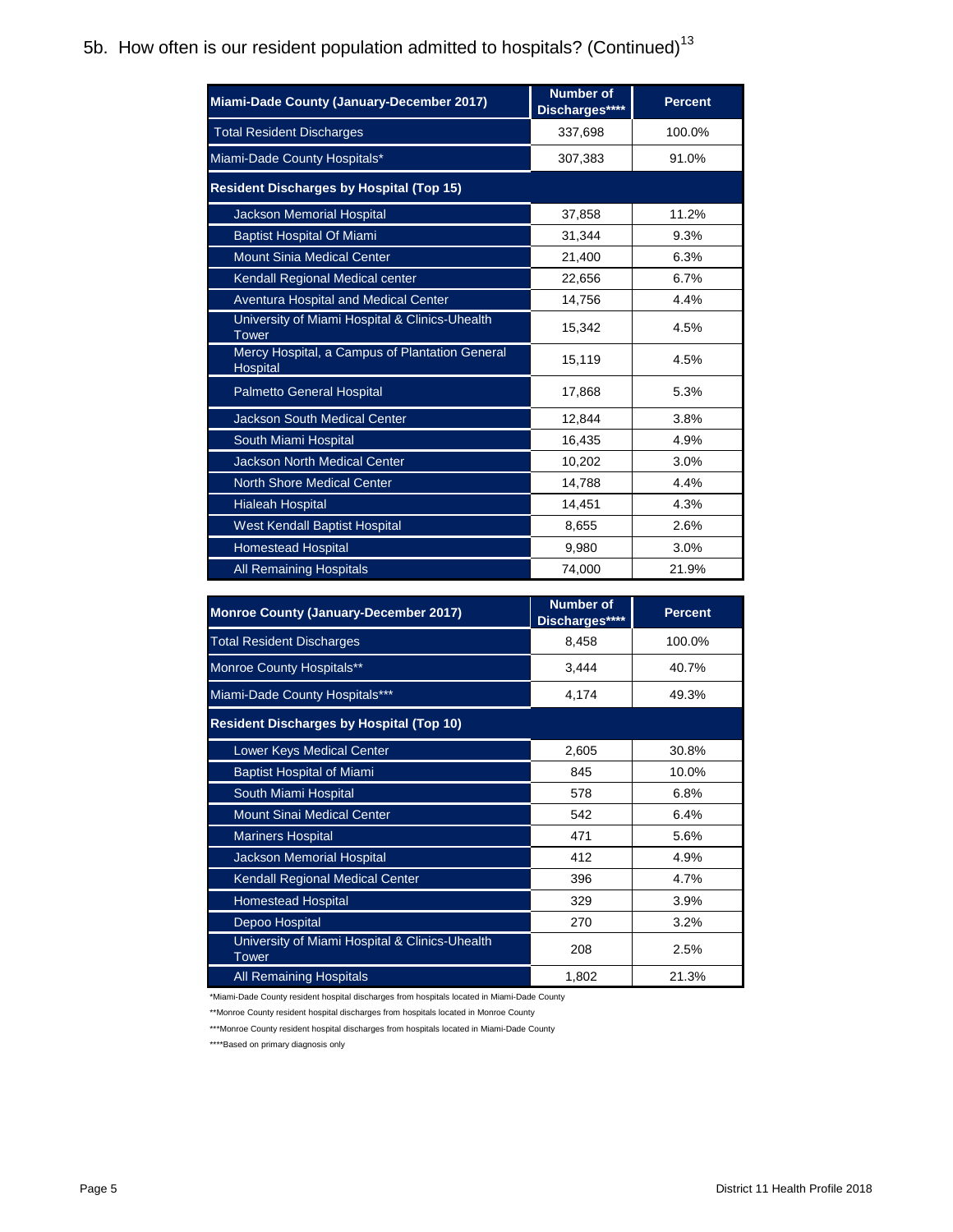#### 2018 District 11 Health Profile

#### References

- 1. Nielsen Claritas. 2019 Population Estimates, 2019 [data file]. The Nielsen Company; [2019 Mar 8].
- 2. American FactFinder. Geography Area Series: County Business Patterns by Employment Size Class 2016 Business Patterns, 2016 [internet]. United States Census Bureau; [2019 Mar 14]. Available from <https://factfinder.census.gov/faces/nav/jsf/pages/searchresults.xhtml?refresh=t#none>
- 3. Bureau of Labor Statistics, Local Area Unemployment Statistics. Labor Force Data by County, 2017 Annual Averages, 2017 [internet]. United States Department of Labor; [20 Mar 2019]. Available fro[m https://www.bls.gov/lau/#tables](https://www.bls.gov/lau/#tables)
- 4. Bureau of Labor Statistics, Local Area Unemployment Statistics. Unemployment Rates for States, 2017 Annual Averages [internet]. United States Department of Labor; [20 Mar 2019]. Available from <https://www.bls.gov/lau/lastrk17.htm>
- 5. Bureau of Labor Statistics, Local Area Unemployment Statistics. Labor Force Data, Not seasonally Adjusted, 2017- 2018 [internet]. United States Department of Labor; [20 Mar 2019]. Available fro[m https://www.bls.gov/lau/#tables](https://www.bls.gov/lau/#tables)
- 6. Florida Department of Education. Lunch Status by District, 2018-19, Final Survey 2, 2018-2019 [internet]. Florida Department of Education; [2019 Mar 20]. Available fro[m http://www.fldoe.org/accountability/data-sys/edu-info](http://www.fldoe.org/accountability/data-sys/edu-info-accountability-services/pk-12-public-school-data-pubs-reports/students.stml)[accountability-services/pk-12-public-school-data-pubs-reports/students.stml](http://www.fldoe.org/accountability/data-sys/edu-info-accountability-services/pk-12-public-school-data-pubs-reports/students.stml)
- 7. American FactFinder. Poverty Status in the Past 12 Months, 2017 American Community Survey One-Year Estimate, 2017 [Internet]. United States Census Bureau; [2019 Mar 21]. Available from <http://factfinder2.census.gov/faces/nav/jsf/pages/index.xhtml>
- 8. Florida Department of Health, Division of Public Health Statistics and Performance Management. Medicaid Monthly Medicaid Enrollment, 2017 [Internet]. Agency for Health Care Administration; [2019 Mar 21]. Available from <http://www.flhealthcharts.com/charts/OtherIndicators/NonVitalIndNoGrpDataViewer.aspx?cid=0337>
- 9. Florida Department of Health, Division of Public Health Statistics & Performance Management. Births by Mothers' Age, 2017. [Internet]. Florida Department of Health, Bureau of Vital Statistics, Birth Data Viewer; [2019 Mar 27]. Available from<http://www.flhealthcharts.com/charts/DataViewer/BirthViewer/BirthViewer.aspx>
- 10. Florida Department of Health, Division of Public Health Statistics & Performance Management. Infant Deaths, 2017 [Internet]. Florida Department of Health, Bureau of Vital Statistics, Infant Deaths Data Viewer; [2019 Mar 28]. Available from<http://www.flhealthcharts.com/charts/DataViewer/InfantDeathViewer/InfantDeathViewer.aspx>
- 11. Florida Department of Health, Division of Public Health Statistics & Performance Management. Immunization Levels in Kindergarten, 2018 [Internet]. Florida Department of Health, Bureau of Immunization; [2019 Mar 28]. Available fro[m http://www.flhealthcharts.com/charts/OtherIndicators/NonVitalIndNoGrpDataViewer.aspx?cid=0075](http://www.flhealthcharts.com/charts/OtherIndicators/NonVitalIndNoGrpDataViewer.aspx?cid=0075)
- 12. Florida Department of Health, Division of Public Health Statistics & Performance Management. Florida Death Rate Query System, 2017 [Internet]. Florida Department of Health, Bureau of Vital Statistics; [2019 May 9]. Available from <http://www.flhealthcharts.com/FLQUERY/Death/DeathRate.aspx>
- 13. Florida Agency for Health Care Administration (AHCA). Hospital Inpatient Data File, 2017 [Data File]. Health Metrics; [2019 May 9].
- 14. American FactFinder. Total Population, 2017 (Five-Year Estimates) [Internet]. United States Census Bureau; [2019 May 9]. Available fro[m https://factfinder.census.gov/faces/nav/jsf/pages/index.xhtml](https://factfinder.census.gov/faces/nav/jsf/pages/index.xhtml)
- 15. Florida Agency for Health Care Administration (AHCA), Certificate of Need Program Office. Florida Hospital Bed Need Projections & Service Utilization by District, 2019 Batching Cycle, 2019 [Internet]. Florida Agency for Health Care Administration; [2019 May 9]. Available from [https://ahca.myflorida.com/MCHQ/CON\\_FA/Publications/docs/FLHospBedNeed/January2019\\_HospitalBedNeedProj](https://ahca.myflorida.com/MCHQ/CON_FA/Publications/docs/FLHospBedNeed/January2019_HospitalBedNeedProjections.pdf) [ections.pdf](https://ahca.myflorida.com/MCHQ/CON_FA/Publications/docs/FLHospBedNeed/January2019_HospitalBedNeedProjections.pdf)